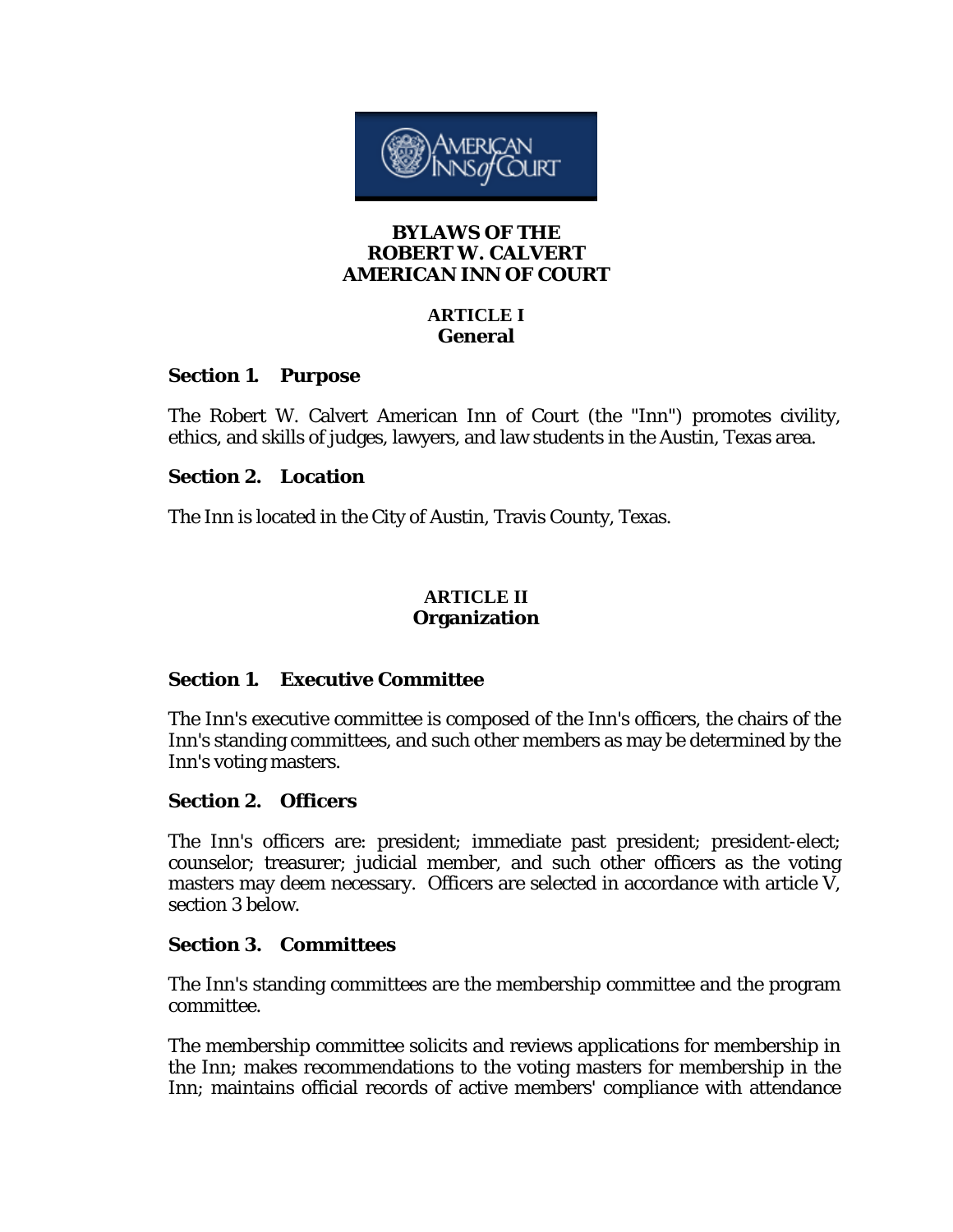requirements under article IV, section 2 below; and performs such other duties as the president or the executive committee may assign it.

The president shall select the membership committee's chairs. The other members of the membership committee are the Inn's officers and such other members as the committee's chairs shall designate.

The program committee oversees and approves program topics; assists teams in planning their programs; submits programs to the State Bar of Texas for minimum continuing legal education credit; and performs such other duties as the president or the executive committee may assign it. The program committee and its chairs are selected by the executive committee.

Chairs and members of the standing committees shall serve one-year terms.

In addition to the standing committees, the president and the executive committee, each in their discretion, may establish ad hoc committees from time to time.

Standing committees and ad hoc committees, in their discretion, may establish sub-committees.

## **Section 4. Pupilage Teams**

The program committee shall assign each active member of the Inn to a pupilage team and shall select from among each pupilage team a member who shall serve as that team's leader. Each pupilage team is responsible for presenting a program during one meeting of the Inn each year on a schedule that the program committee shall establish. Pupilage team members and team leaders shall be reassigned each year.

#### **ARTICLE III Membership**

### **Section 1. Active Members**

The Inn's active members are composed of the following:

- 1. Masters of the Bench, consisting of lawyers, judges, and/or law professors, each with at least twenty years' experience.
- 2. Senior Masters of the Bench, consisting of those who:
	- a) Have been a Master of the Bench of this Inn for more than ten years; or
	- b) Have been a Master of the Bench of this Inn for more than five years **and** who are at least 65 years old at the time the application is made.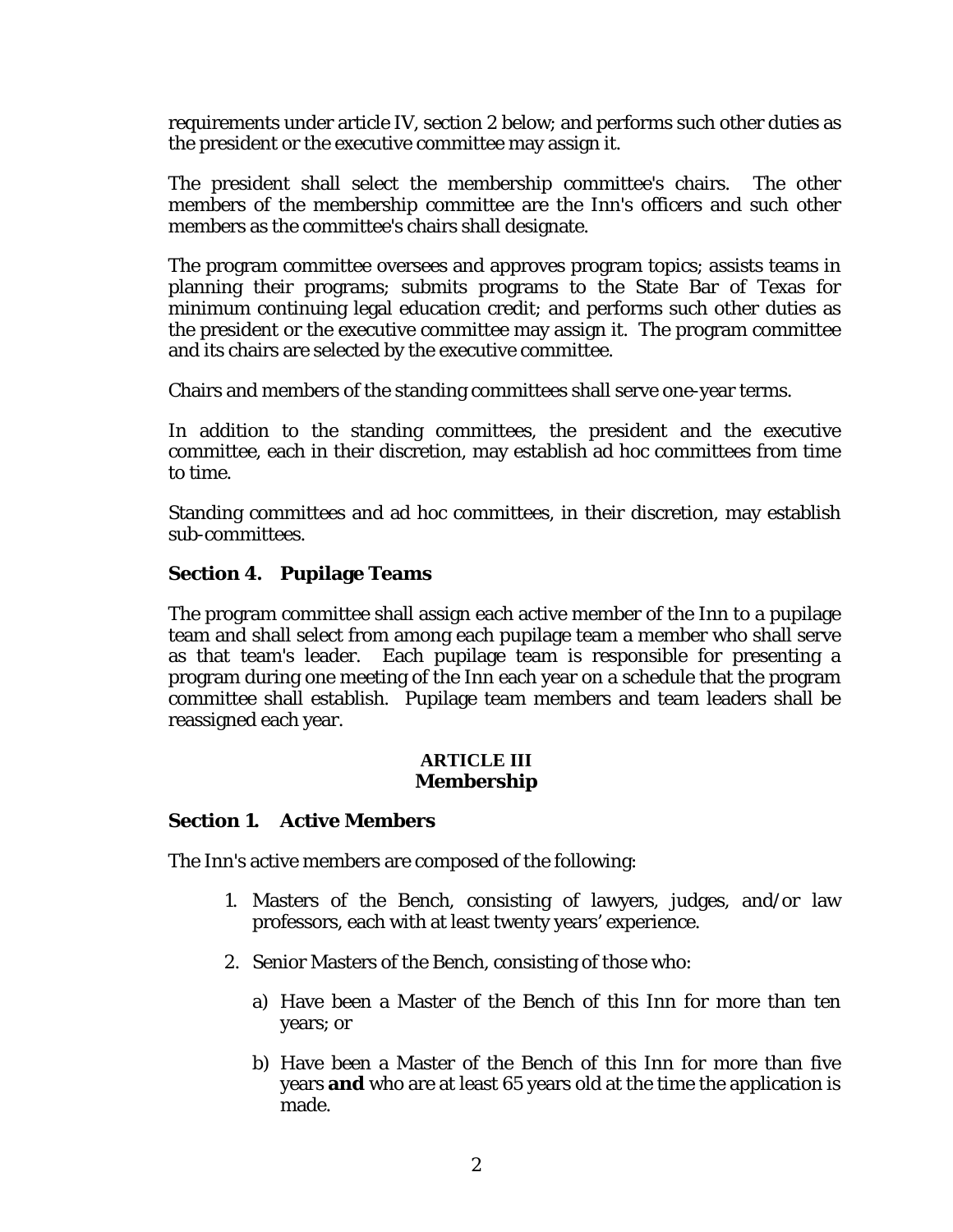A Senior Master is a Master of the Bench and has all of the rights and obligations as such, except that Senior Master is exempt from the attendance requirements of article IV, section 2, of these bylaws.

- 3. Barristers, consisting of lawyers, judges, and/or law professors with at least eight years' experience, who shall serve three-year terms beginning on July 1 and ending on June 30, or as the executive committee otherwise directs;
- 4. Associates, consisting of lawyers, judges and/or law professors with fewer than eight years' experience, who shall serve two-year terms beginning on July 1 and ending on June 30, or as the executive committee otherwise directs; and
- 5. Students, consisting of second-year and third-year law students.

## **Section 2. Emeritus and Honorary Members**

The voting masters, upon recommendation of the membership committee, may confer emeritus and honorary memberships in the Inn.

- Master Emeritus: A voting master with a record of long. distinguished service to the Inn may, after at least five years of service to the Inn as a Master of the Bench, be designated a Master Emeritus by a vote of the membership committee and of the voting masters. Masters Emeritus are not required to participate in pupilage teams and committees, but are welcome to do so. Masters Emeritus shall receive notices of meetings and are welcome to attend the meetings to enjoy the fellowship at dinners and the programs which follow.
- Honorary Members: A member of this Inn may, based on a finding of distinguished service to the profession, be designated an Honorary Member by a vote of the membership committee and of the voting masters. Honorary Members shall receive notices of meetings and are welcome to attend the meetings to enjoy the fellowship at dinners and the programs which follow.

### **Section 3. Application for Change in Classification**

In May of any member's renewal year, active members may apply to the Membership Committee for a change in classification (e.g. from Associate to Barrister) if they meet the qualifications for the requested classification. After consideration, the membership committee will submit any recommendations on such requests for majority vote of the voting masters. Additionally, the Membership Committee may consider classification changes at its discretion.

#### **ARTICLE IV Meetings and Attendance**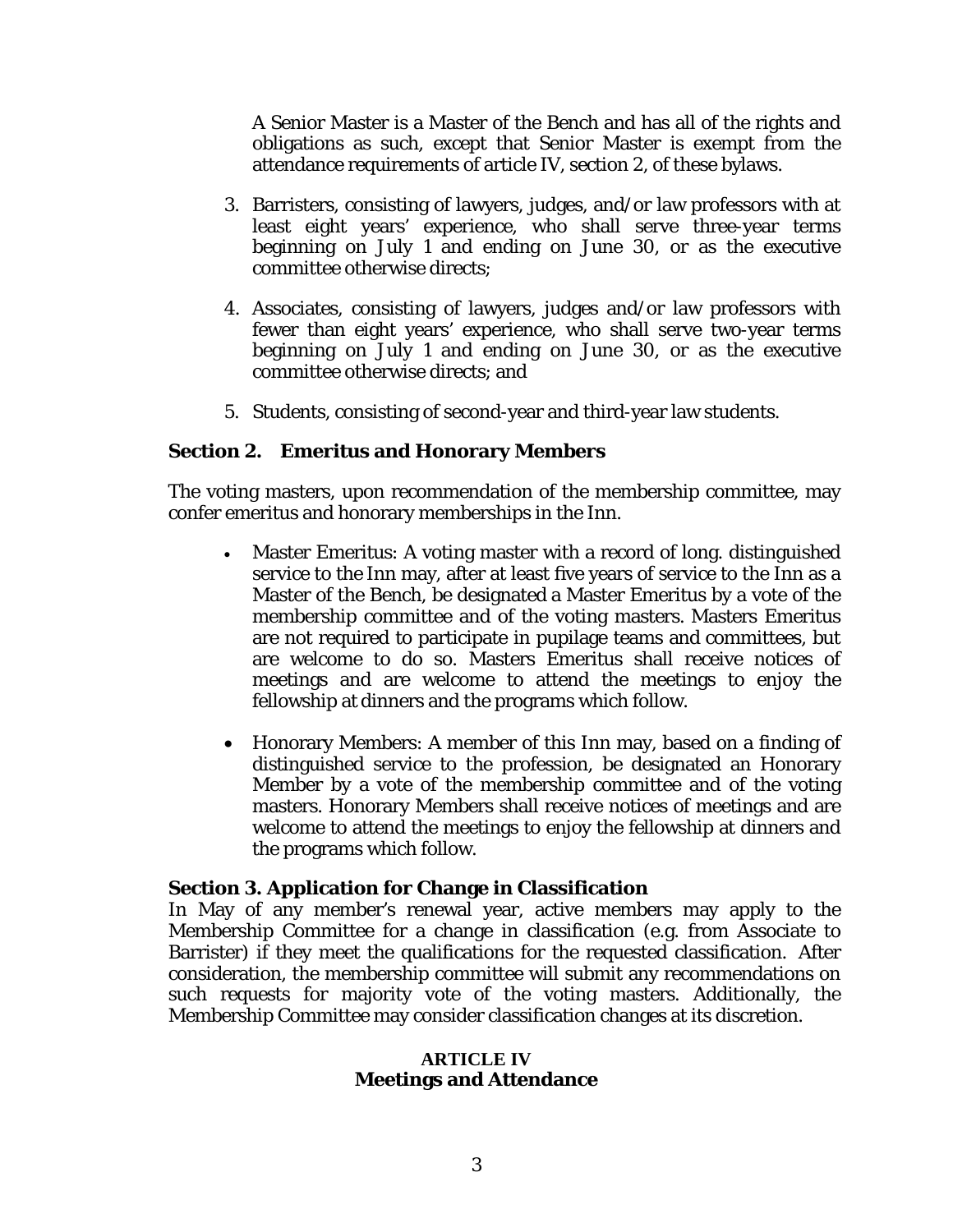# **Section 1. Meetings**

The Inn year runs from September through April.

Regular meetings are held once per month, eight times during the year at such times and locations as the executive committee shall determine. The Inn shall endeavor to have at least one social meeting each year to which members may invite guests.

## **Section 2. Attendance**

Each active member of the Inn is allowed three absences from the regular meetings per year. A fourth absence, irrespective of the reason, shall result in the member's automatic removal from the Inn.

### **ARTICLE V Voting and Elections**

## **Section 1. Voting Masters**

As used in these bylaws, "voting masters" means Masters of the Bench and Senior Masters of the Bench.

Each voting master has one vote on all matters submitted to the voting masters. A majority of voting masters constitutes a quorum for transacting business except in the case of adopting or amending these bylaws, which shall be in accordance with article VII below.

A vote of the voting masters shall be conducted in person at a meeting of the voting masters, by email, by facsimile, or by any other means as the executive committee or the president shall determine.

### **Section 2. Executive Committee**

Each member of the executive committee shall be entitled to one vote on all matters submitted to the executive committee. In the event of a tie, the president shall have the deciding vote. A majority of the members of the executive committee shall constitute a quorum for transacting business. Every act done or decision made by a majority of the members in attendance at the meeting called for that purpose shall be regarded as the act of the entire executive committee.

A vote of the executive committee shall be conducted in person at a meeting of the executive committee, by email, by facsimile, or by any other means that the executive committee or the president shall determine.

## **Elections**